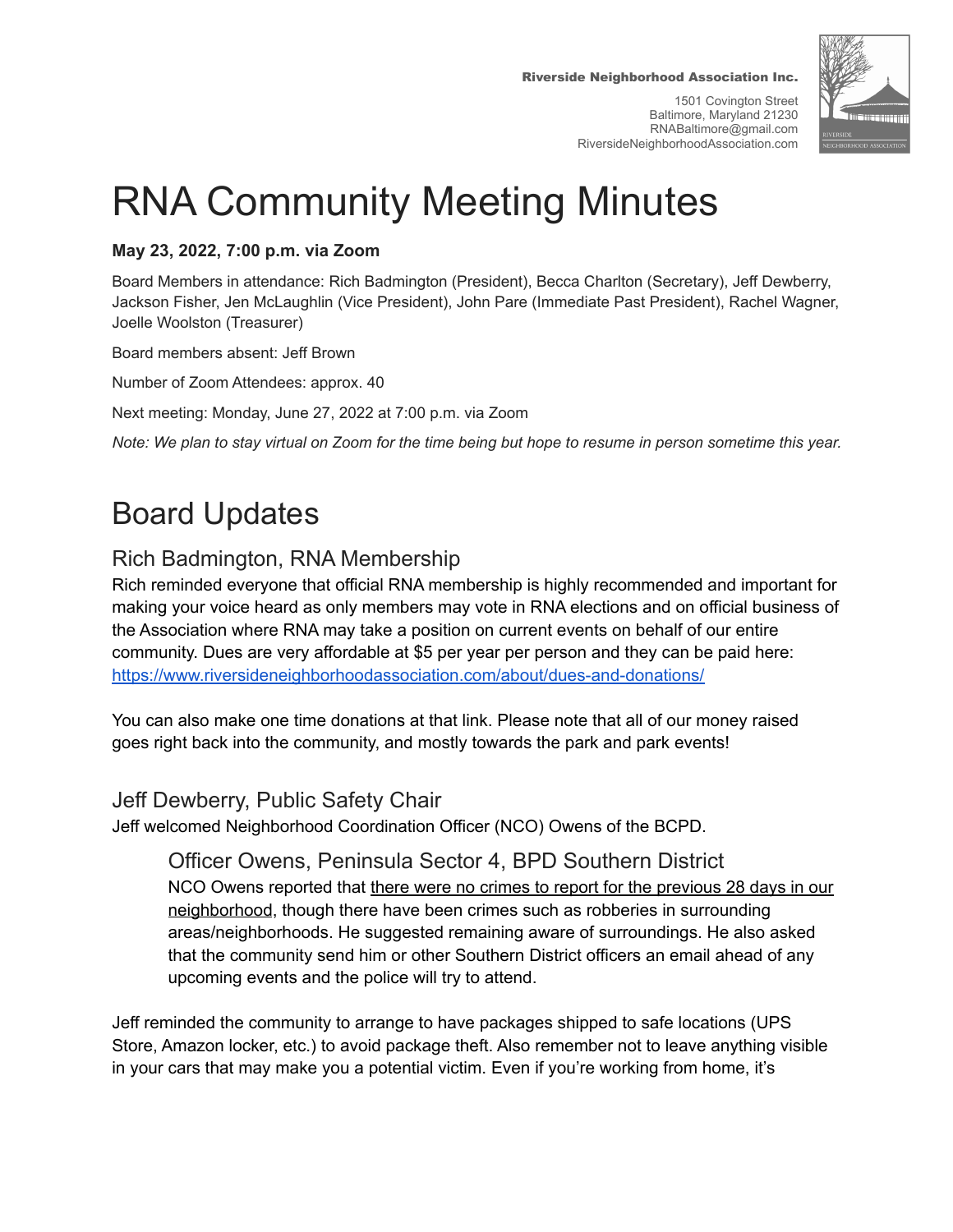recommended to ensure you check your cars regularly, at least every 48 hours if you're in a public space as cars can be towed after 48 hours if not moved.

He also mentioned a public safety walk tomorrow (Tues., May 24), a joint event with Federal Hill and South Baltimore Neighborhood Associations. See Instagram or FB pages for more information. The event starts at 6:30 p.m., at Light and Warren Sts. <https://www.facebook.com/rnabaltimore/posts/10159640855715256>

## Jackson Fisher, Friends of Riverside Park

Construction projects:

● No updates this month. See previous meeting minutes for ongoing and upcoming projects.

#### **Activities**

- The community cleanup day for RNA and SBNA went well on May 14. Even with wet weather, volunteers spanned out to clean up streets and planted areas around the park.
- Summer concerts will be back starting in June; taking place on second Sundays of each month June to September. They begin at 5:00 p.m. The first band will be June Star and each month will include a food truck and Miss Twist. See our FB page for more details.
- Joelle Woolston (RNA Treasurer) noted that a \$5,000 donation was just received from Domino Sugar to support our summer concert series. Thank you Domino!!
- St. Ignatius students assisted with park cleanup and gardening on two days in May. They helped mulch and clean up around the park.

## Becca Charlton, Riverside Park Pool

- The pool is scheduled to open Memorial Day weekend for the summer. It will be open weekends only until the end of the school year at which point it will open 7 days/week. See more info here: <https://bcrp.baltimorecity.gov/aquatics>
- There will be 150 slots per session (4 sessions/day), 50 of which will be available to reserve on the City's Rec One system. The other 100 slots are first-come walk-up. You can create an account and make reservations here: <https://secure.rec1.com/MD/baltimore-md/catalog>
- There will be little-to-no programming this year. Baby Country Club will not return this year.
- Furniture from the Splash City effort is expected to make an appearance again this season!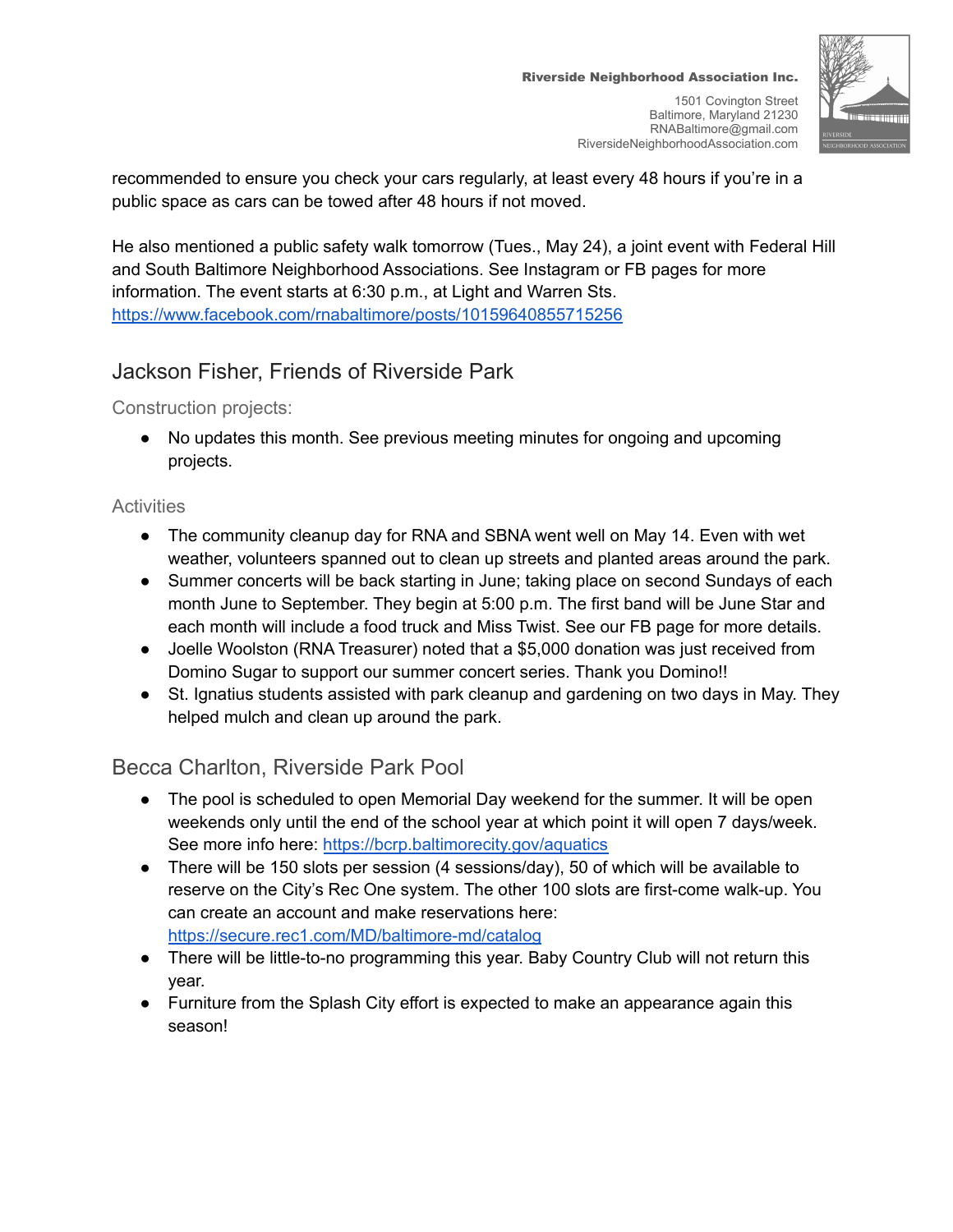

### Rich Badmington, Parking

On behalf of our Parking Committee chair Jeff Brown, Rich mentioned an upcoming proposal to modify the current posted regulation in the new RPP.

At the June meeting, members will be asked to vote to request that the City modify RPP hours to remove the two hour window between 5:00 and 11:00 p.m., (which requires that enforcement check a vehicle twice, more than two hours apart, before they can issue a citation), so that permit parking would begin at 5:00 or 6:00 p.m. (whichever is consistent with SBNA's Area #30).

Specific language of the proposed change along with further explanation and data will be provided in a notice on Facebook and via member email at least two weeks before our June meeting.

Again, residents of the neighborhood who have paid \$5 dues for the current year will be eligible to vote on the proposal.

### Rachel Wagner, Upcoming Events

Peninsula Night at Camden Yards will take place on June 8 at 5:00 p.m. vs Chicago Cubs. Five dollars from each ticket will be split among the participating neighborhood associations and local groups such as Federal Hill Main Street.

Information is available at: <https://www.facebook.com/rnabaltimore/posts/10159642403830256> You may purchase tickets at <https://fevo.me/peninsulanight>

## Rich Badmington, Community Concerns re: Park Bench Pub

Rich provided an update on the recent activity regarding Park Bench Pub, which has changed hands in recent months. A liquor license transfer application is expected in the near future. Immediate neighbors have submitted several 311 complaints over recent months based on several concerns, including the behavior of patrons, noise inside/outside the bar, parking violations, and driving under the influence. He noted that the proprietors have taken positive steps to reduce loud music from the pub.

Rich and other board members have initiated several conversations with the new manager and previous/current owners to share these concerns and keep a dialogue open. RNA shared all 311 concerns and summarized complaints that were provided directly to RNA. Al Ballinger and other Park Bench principles have expressed their desire to achieve a harmonious presence and continue to operate, although issues persist.

Most recently four RNA board members as well as Del. Clippinger and Councilman Costello met with the new PBP owners/operators to communicate these concerns. Discussion focused on the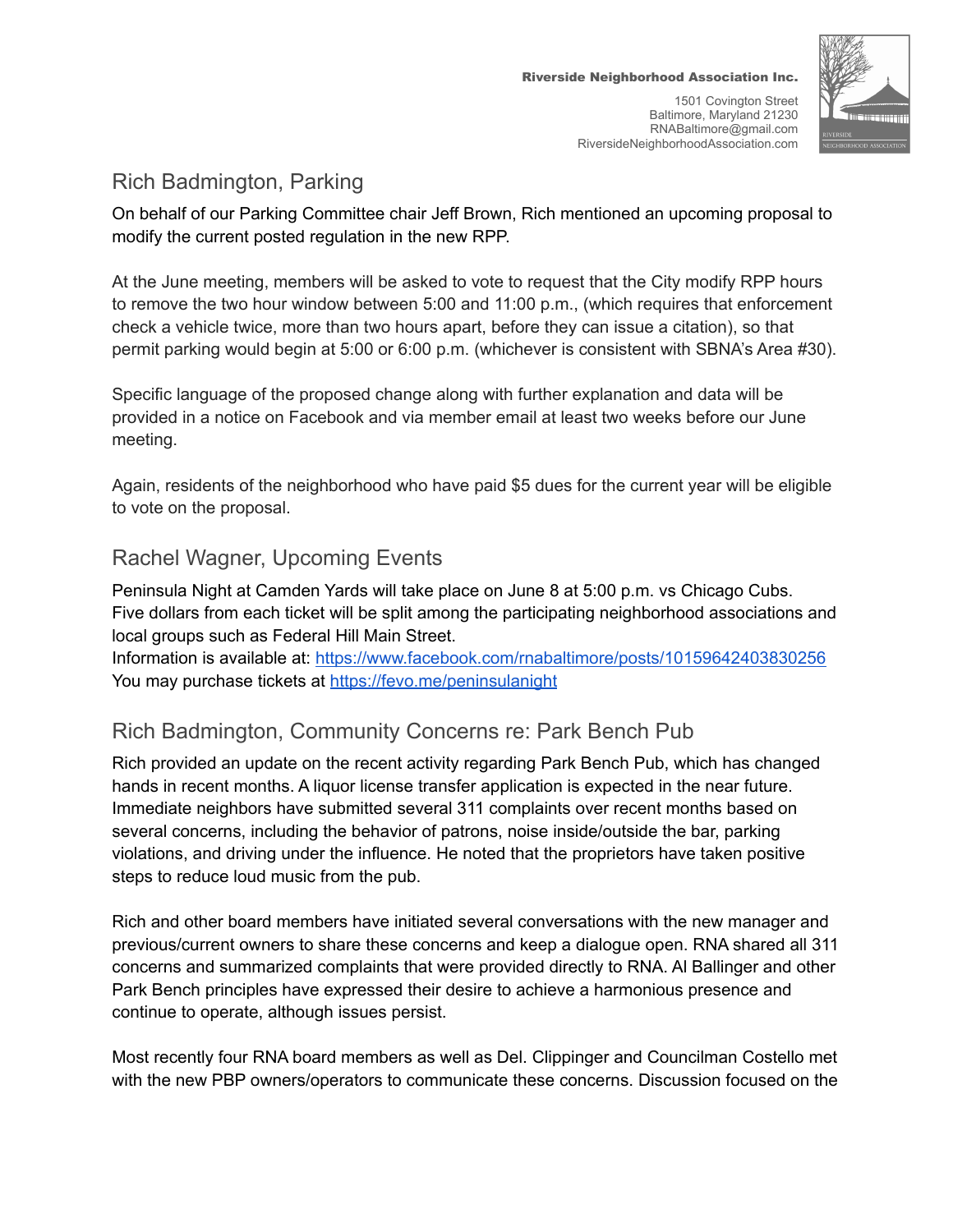

complaints and the license transfer process. PBP owners expressed concerns about the merit of certain complaints.

Rich said he believes that the community's voice will have a strong impact on any transfer application and decision by the liquor board. He noted that it is the current position of the RNA board that it cannot support a license transfer if complaints continue as they have. This has been communicated directly to PBP owners.

An application for license transfer has not yet been initiated. Should that happen, the process requires 30-day public notice (including a posting on the building), after which individual or collective testimony and evidence can be presented to the liquor board at a public hearing. Yesterday, the current liquor license holder said the current management agreement, which includes terms for the licensee, ends May 28. Any new agreement will materially impact the process going forward, so the RNA board will await information that may affect next steps.

Rich asked affected residents to continue to share any complaints with the RNA board at [rnabaltimore@gmail.com](mailto:rnabaltimore@gmail.com) and also submit legitimate complaints to 311, specifying a liquor license or parking complaint, as appropriate.

If an application for transfer to the new manager/owner is initiated, we will provide advance notice to the community and may call for a vote of RNA members to decide the community's position on the license transfer.

Once again, only residents who have paid \$5 annual dues will be eligible to vote.

Rich asked for any further comments, questions, or concerns. None were offered.

## Guest Speakers

#### Colline Emmanual, South Baltimore Gateway Partnership

Colline mentioned that the upcoming Hanover Bridge block party for June 4 has been postponed in favor of a public meeting and ice cream social June 6. Please register ahead. This will be an opportunity to share feedback from previous neighborhood meetings and take additional questions.

From Zoom chat:

● Reimagine Middle Branch: Public Meeting & Ice Cream Social: 6/6, 6:00 – 7:30pm Middle Branch Park [https://www.eventbrite.com/e/reimagine-middle-branch-public-meeting-tickets-34246900](https://www.eventbrite.com/e/reimagine-middle-branch-public-meeting-tickets-342469003007?aff=SocialMedia) [3007?aff=SocialMedia](https://www.eventbrite.com/e/reimagine-middle-branch-public-meeting-tickets-342469003007?aff=SocialMedia)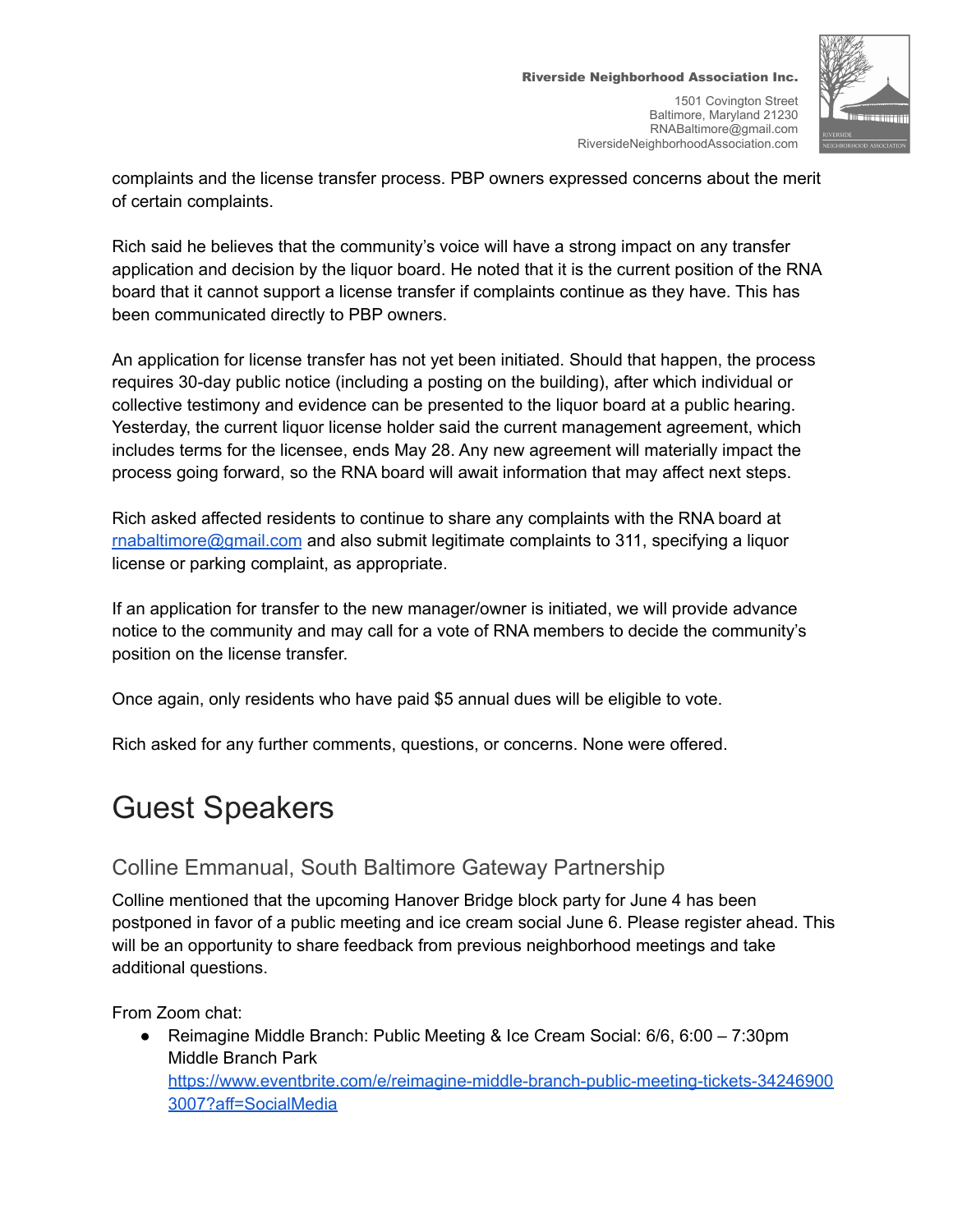

● Website: [www.reimaginemb.com](http://www.reimaginemb.com)

She also announced the next community grant cycle opens June 24 for grants ranging from \$2,000-\$50,000. Upcoming workshops and network opportunities including June 9 on youth wellness and sports, which will be virtual. The SBGP Board of Directors application process will open June 24. See SBGP website for more information.

From Zoom chat:

- Colline Emmanuelle cemmanuelle@sbgpartnership.org (443) 920-4554
- Community Grant Summer 2022 opens June 24th. SBGP Board Application opens July 1st. Mission Gathering Roundtable: Youth Sports & Wellness, June 9th, 6:00-8:00pm (virtual) Registration link: [https://www.eventbrite.com/e/mission-gathering-roundtable-youth-wellness-sports-tentati](https://www.eventbrite.com/e/mission-gathering-roundtable-youth-wellness-sports-tentative-in-person-tickets-166319121971)

[ve-in-person-tickets-166319121971](https://www.eventbrite.com/e/mission-gathering-roundtable-youth-wellness-sports-tentative-in-person-tickets-166319121971)

#### Sam Cogen, candidate for Sheriff of Baltimore City

Sam mentioned there will be two candidates on the ballot, and the primary will decide the election. The other is an incumbent who has been in office 33 years. Sam is SBNA president, and spent 35 years at the Sheriff's Office, with increasing responsibilities. He intends to modernize the Office, focusing on public safety, especially three areas:

- 1. Do more to humanize the eviction process by supporting children and people made homeless; he would take action against landlords not following code (checking lead paint, etc.).
- 2. Serve more warrants, including violation of probation warrants, many of which are for violent offenders; and triple the number of officers serving warrants.
- 3. Increase the out-of-court security role of the Office, providing weekend or after-hours security for community and special events. This would reduce security costs for community organizations, which otherwise must pay for private security.

Question: The US Department of Justice unveiled an effort to combat hate crimes. Is there any plan for anti-hate training for officers?

Answer: Yes. Deputy Sheriffs need more hate crime training and we will implement that.

#### Thiru Vignarajah, candidate for Baltimore City State's Attorney

Thiru shared his extensive legal background, which has made him an expert in crime and Baltimore's public safety challenges including its highest per capita homicide rate. He believes the City can reduce the number murders below 200 within three years. He focused his discussion on three topics:

1. Juvenile justice reform – He wants to see special States Attorneys for juveniles who will focus specifically on these cases; he would institute tracking of juvenile violent repeat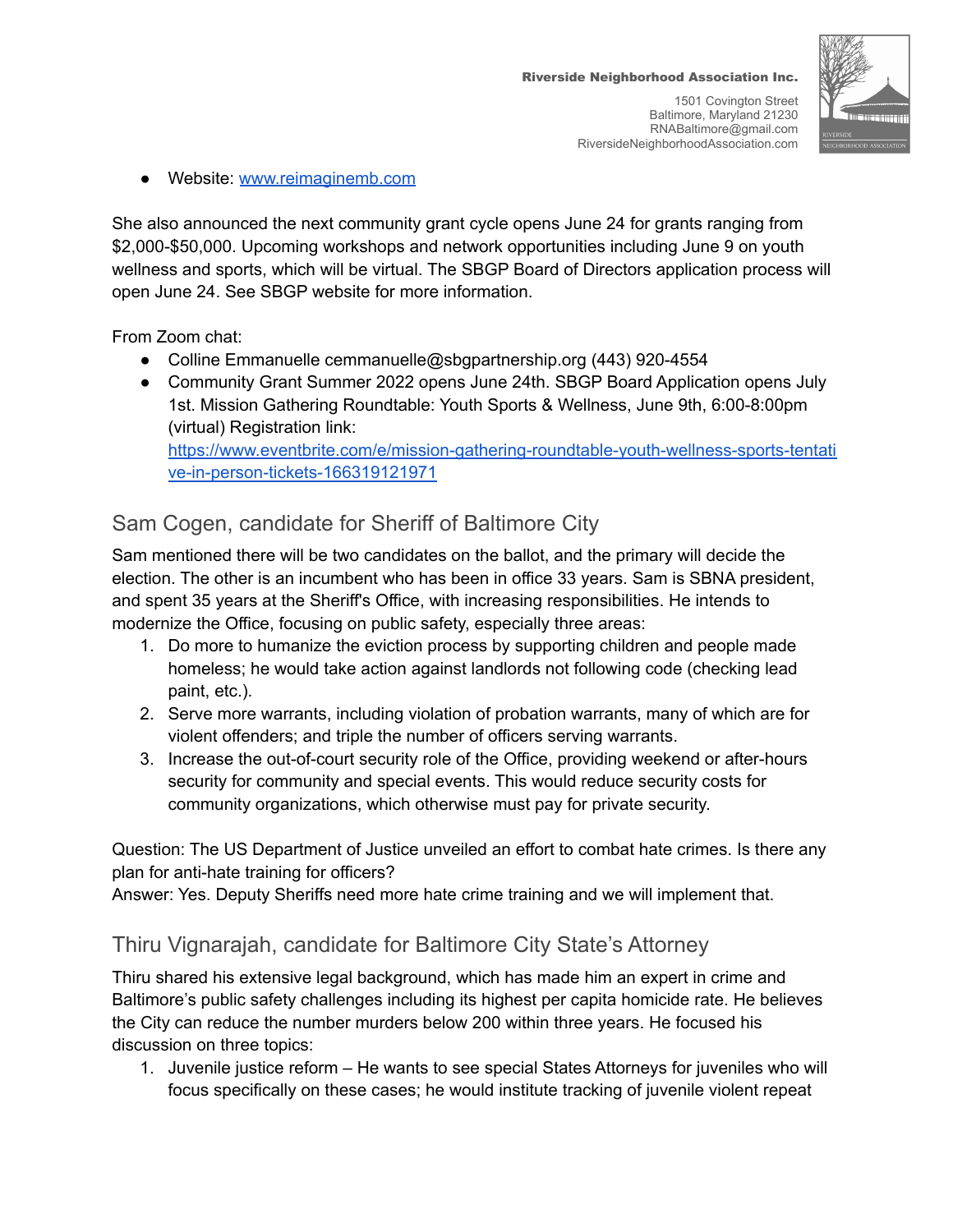offenders (JVROs) into adulthood, thereby ending the practice of wiping serious young offenders' records clean when they reach adulthood.

- 2. Carjackings He will seek wider use of a jack-track system by which residents could register for GPS tracking of their cars so, if carjacked, authorities can track their vehicles; he would also refer all carjackings to federal prosecutors as they have special jurisdiction on these cases.
- 3. State's Attorney Mosby's decision to stop prosecuting low-level crime He would rescind the current blanket policy to not prosecute low-level crimes and return to what he called "common sense" triage of cases and allow officers to take action when crimes–including lesser crimes–take place "in front of them."

He also spoke of the politics of the election and the current status of his endorsements, fundraising, and polling, which, he argued, make him the most viable candidate. You can learn more at [https://www.justiceforbaltimore.com/.](https://www.justiceforbaltimore.com/)

From Zoom chat:

● To attend a meet and greet or to request lawn signs, email Will Edmonds at will@votethiru.com. Thanks!!

### MTA Update (MARC railyard improvements project and ongoing BGE work)

On behalf of MARC, Andrea Neumayer reported that the building construction project remains on schedule and doesn't foresee anything changing expectations.

Lineta Duren of Assedo Consulting, contractor to BGE, said the gas line crew is working on 800 block Fort Ave. this week, and hopefully, up to Fort/Lawrence by the end of the week. Anyone directly affected can expect a door knocker and a postcard with information ahead of the work in front of their home or business. Once lines are installed, crews will move on to paving. She hopes the project will be wrapping up by the June RNA meeting.

Contact Info:

For information on parking or other updates, sign up for text messages by texting BGERIVERSIDE to 844-786-0130.

Lineta can be reached at [Linetad@assedollc.com](mailto:Linetad@assedollc.com) or by phone at 410-618-0102.

Aaron Campbell - MTA Office of Customer & Community Relations Community Relations Officer [acampbell2@mdot.maryland.gov](mailto:acampbell2@mdot.maryland.gov)

Again, a map of the gas line project: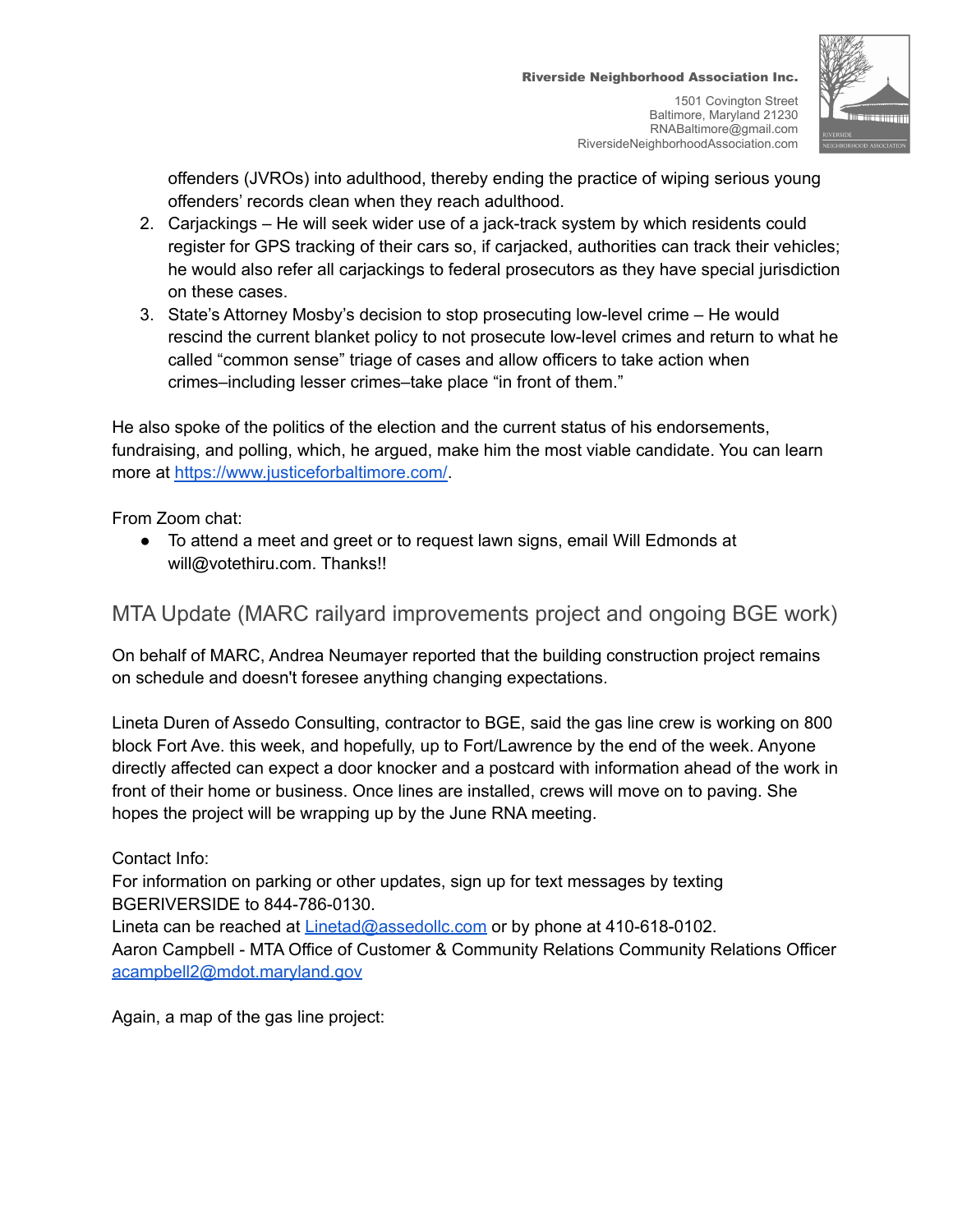#### Riverside Neighborhood Association Inc.

1501 Covington Street Baltimore, Maryland 21230 RNABaltimore@gmail.com RiversideNeighborhoodAssociation.com





### Pastor A. J. Houseman, Salem Lutheran Church, will speak about June 11 Pride event (*unable to attend*)

Rich Badmington, in conjunction with and on behalf of Pastor Houseman, announced that RNA will be co-sponsoring, with Salem Lutheran, a Pride event on June 11 from 2:00 - 4:00 p.m. on Battery in front of the church. Salem Lutheran will organize food, street chalk, and other fun activities for the event in front of their property. There will be a brief program featuring Pastor Houseman, the Lutheran Bishop, and Rich Badmington for RNA.

As context, there have been hate-related flyers distributed over the previous months in our neighborhood and pride flags torn down and burned in the neighborhood and repeatedly at Salem Lutheran. RNA and SL want to make a public statement that Riverside and our entire neighborhood is a welcoming and inclusive community and we do not condone nor will we stand for any hate-related activities, icons, symbols, speech, etc. Please join us to show your support and welcome all to Riverside.

## Other Questions/Announcements

#### Rich Badmington, RNA President

RNA reached out to Giant and was able to confirm they will be coming to the space currently occupied by Shoppers in Southside Marketplace, although no further details were shared at this time.